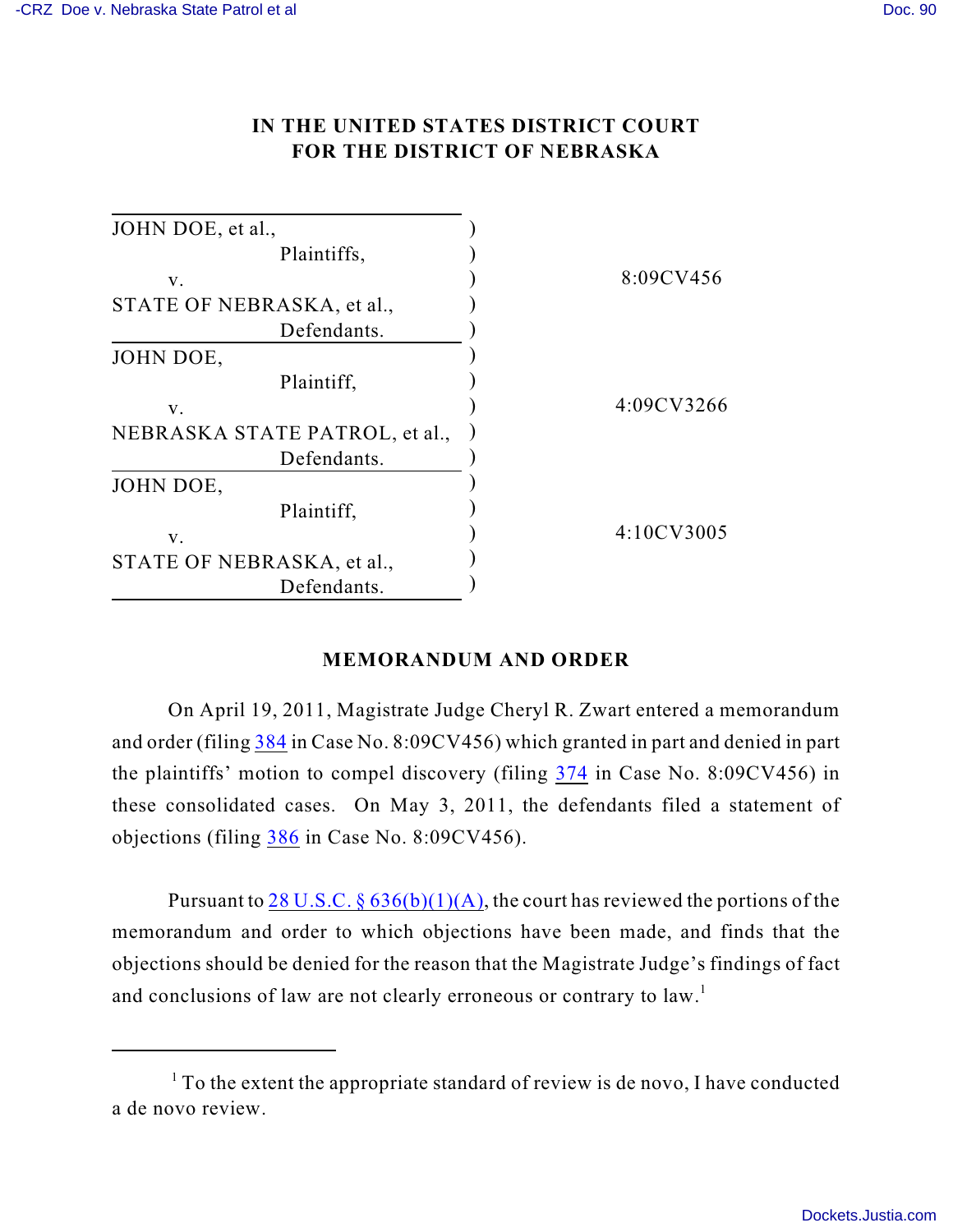The defendants object to that portion of the Magistrate Judge's order which compels them to produce the following categories of documents:

(1) All communications and correspondence between the Nebraska Legislature and the Nebraska Attorney General's Office regarding LB 285 and LB 97 (Document Request Nos. 1 and 2);

(2) All interoffice communications and correspondence within the Nebraska Legislature regarding the drafting, editing, debate, and passage of LB 285 and LB 97 (Document Request Nos. 5 and 6); and

(3) All memorandum, notes, and other documents relating to the drafting, editing, debate, or passage of LB 285 and LB 97 (Document Request Nos. 9 and 10).

The defendants argue that such documents are irrelevant to the issues remaining to be tried. They also claim that the documents are subject to legislative privilege.

For the reasons articulated in Judge Zwart's memorandum, I am satisfied that the plaintiffs' requests "appear reasonably calculated to lead to the discovery of admissible evidence." Fed.R.Civ.P.  $26(b)(1)$ . I also conclude that Judge Zwart has correctly analyzed the legislative privilege claim by ruling that "only documents or communications that were created prior to the passage and implementation of LB 97 and LB 285 that involve opinions, recommendations or advice about legislative decisions between legislators or between legislators and their aides – that is, documents that are pre-decisional, deliberative and contain matters of opinion – will be considered for protection under the deliberative process privilege" (filing [384](https://ecf.ned.uscourts.gov/doc1/11312251197) at 17), and by requiring the defendants to produce all other documents.<sup>2</sup>

 $\alpha$ <sup>2</sup> Judge Zwart directed the parties to meet and confer regarding the production of documents, encouraged them to consider entering into a "claw-back" agreement and requesting a protective order from the court, and instructed the defendants to prepare a privilege log for any withheld documents.